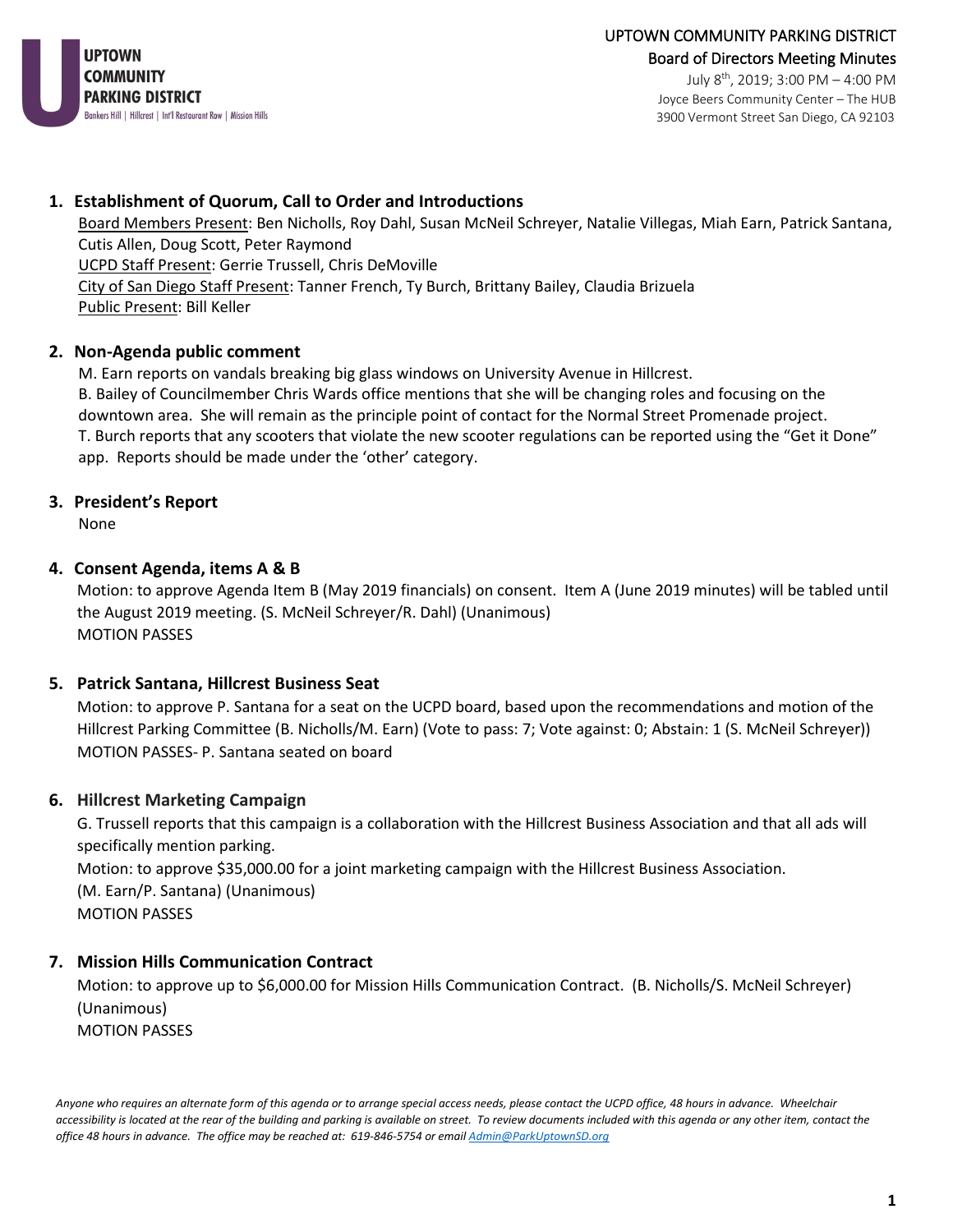

July 8th, 2019; 3:00 PM – 4:00 PM Joyce Beers Community Center – The HUB 3900 Vermont Street San Diego, CA 92103

#### **8. Performance Review, Trussell**

The Executive Committee mentions that they have conducted a yearly performance review on G. Trussell and recommend voting to authorize a 3.1% pay increase, at \$2,600.00 yearly. Motion: to approve an annual 3.1% percent increase for G. Trussell (R. Dahl/P. Santana) (Unanimous)

### **9. Purchase a full set of construction docs. bike-lanes**

Motion: to request City staff to provide a copy of the construction documents for the 4th and 5th Avenue bike lanes. (D. Scott/R. Dahl) (Unanimous)

#### **10. Presentation Zero Parking Requirement Ordinance**

(MOVED UP-PRESENTED AFTER AGENDA ITEM 4)

C. Brizuela presents information regarding the new transit-oriented development standards the City will consider in lieu of adding additional parking. These changes will only apply to multi-family residential units.

#### **11. Executive Director Report**

G. Trussell notes the current status of AB-516 with B. Keller. She also notes that she will address a local community business concern in Hillcrest.

#### **12. Committee Project Updates**

#### **Banker's Hill**

P. Raymond presents an award that the Bankers Hill subcommittee won from the Bankers Hill Community Group. This award includes recognition from State Senator Toni Atkins

### **Hillcrest**

G. Trussell notes that Hillcrest will be discussing the map kiosk and a new billboard campaign. She would like to coordinate specific board members to act as reps on Next Door

#### **International Restaurant Row**

G. Trussell mentions that SANDAG came to present at the June IRR meeting.

#### **Mission Hills**

S. McNeil Schreyer notes that the Mission Hills Parking Advisory Committee is still waiting for parking "t's on Reynard way, as well as a red curb reduction.

Motion: to Adjourn (B. Nicholls/D. Scott) (Unanimous)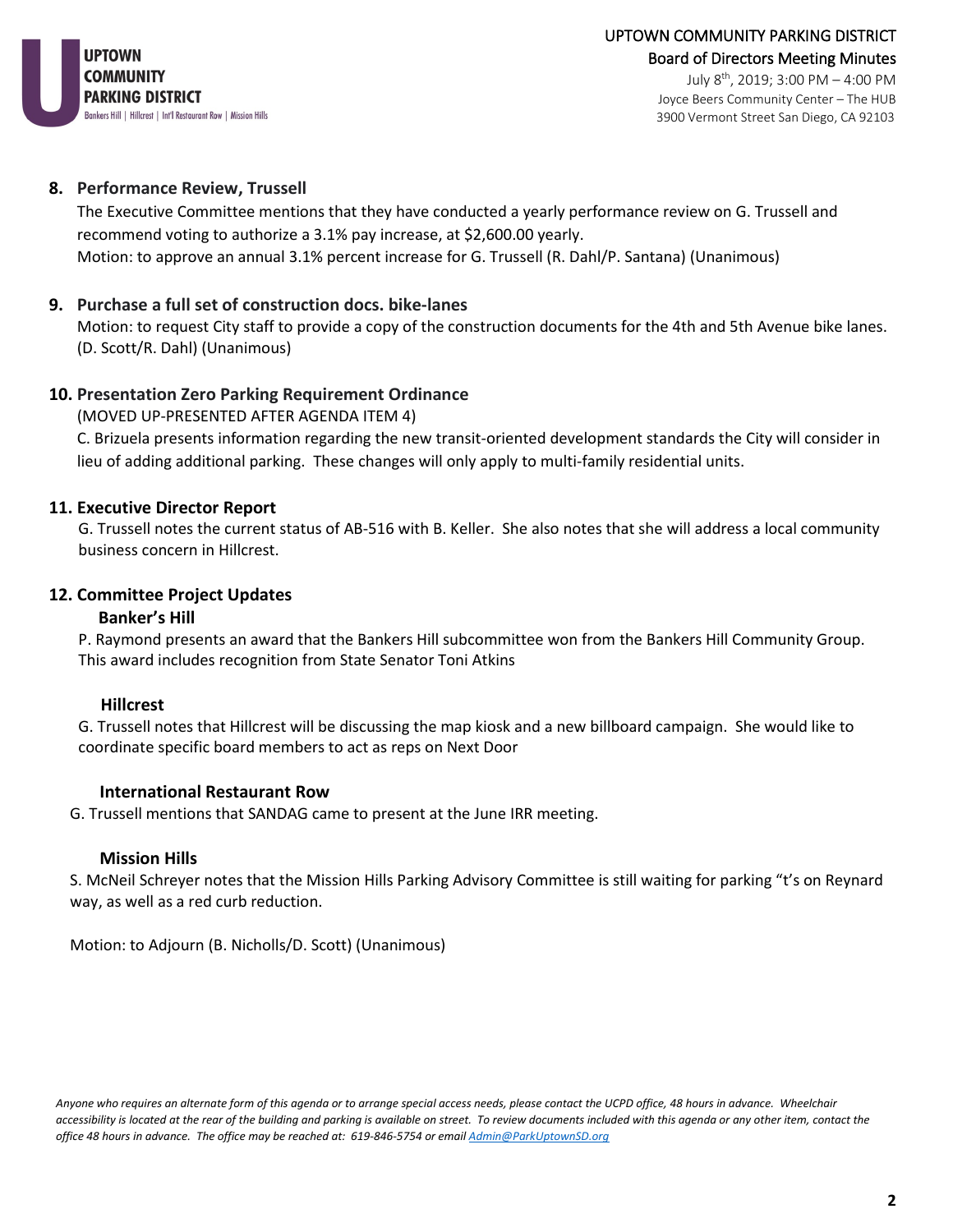

# UPTOWN COMMUNITY PARKING DISTRICT Board of Directors Meeting Minutes

August  $12^{th}$ , 2019; closed session 3:00-3:30 PM UCPD open Board 3:30-4 PM Joyce Beers Community Center – The HUB 3900 Vermont Street San Diego, CA 92103

### **UCPD Board Members Present**:

Roy Dahl, Susan McNeil Schreyer, Tom Fox, Natalie Villegas, Patrick Santana, Miah Earn, Doug Scott, Curtis Allen, Peter Raymond, John Knoll, Selina Stockley **UCPD Staff Present**: Gerrie Trussell, Chris DeMoville **SANDAG Staff Present**: Chris Romano, Chris Kluth, Linda Culp, Madai Parra **Public Present**: None

- **1. Establish of Quorum, Call to Order and Introductions** (Meeting called at 3:05 by R. Dahl)
- **2. Vice President Roy Dahl, states that President, Ben Nicholls is absent and may wish to recuse himself from the closed session, we welcome any statement on the matter to that effect.**
- **3. Adjourn to closed session Conference with Legal Counsel – Anticipated Litigation. Significant exposure to litigation pursuant to § 54956.9(b): (One potential case)**
- **4. Adjourn to open session**  (Called at 3:30pm by R. Dahl)
- **5. Osorio employment claim**

Motion: approve \$15,000.00 insurance deductible/retention to trigger our Employment Practices Liability Insurance. (T.Fox/J. Knoll) (Vote for: 6 [T. Fox, J. Knoll, D. Scott, C. Allen, R. Dahl, P. Santana]) (Vote Against: 0) (Abstain: 5 [N. Villegas, S. McNeil Schreyer, P. Raymond, M. Earn, S. Stockley]) **MOTION PASSED**

# **6. Approve mediation option**

Motion: empower UCPD attorney to coordinate mediation upon his discretion and with or without the HBA attorney. (T. Fox/R. Raymond) (Vote for: 10) (Vote Against: 0) Abstain: 1 [S. McNeil Schreyer) **MOTION PASSED**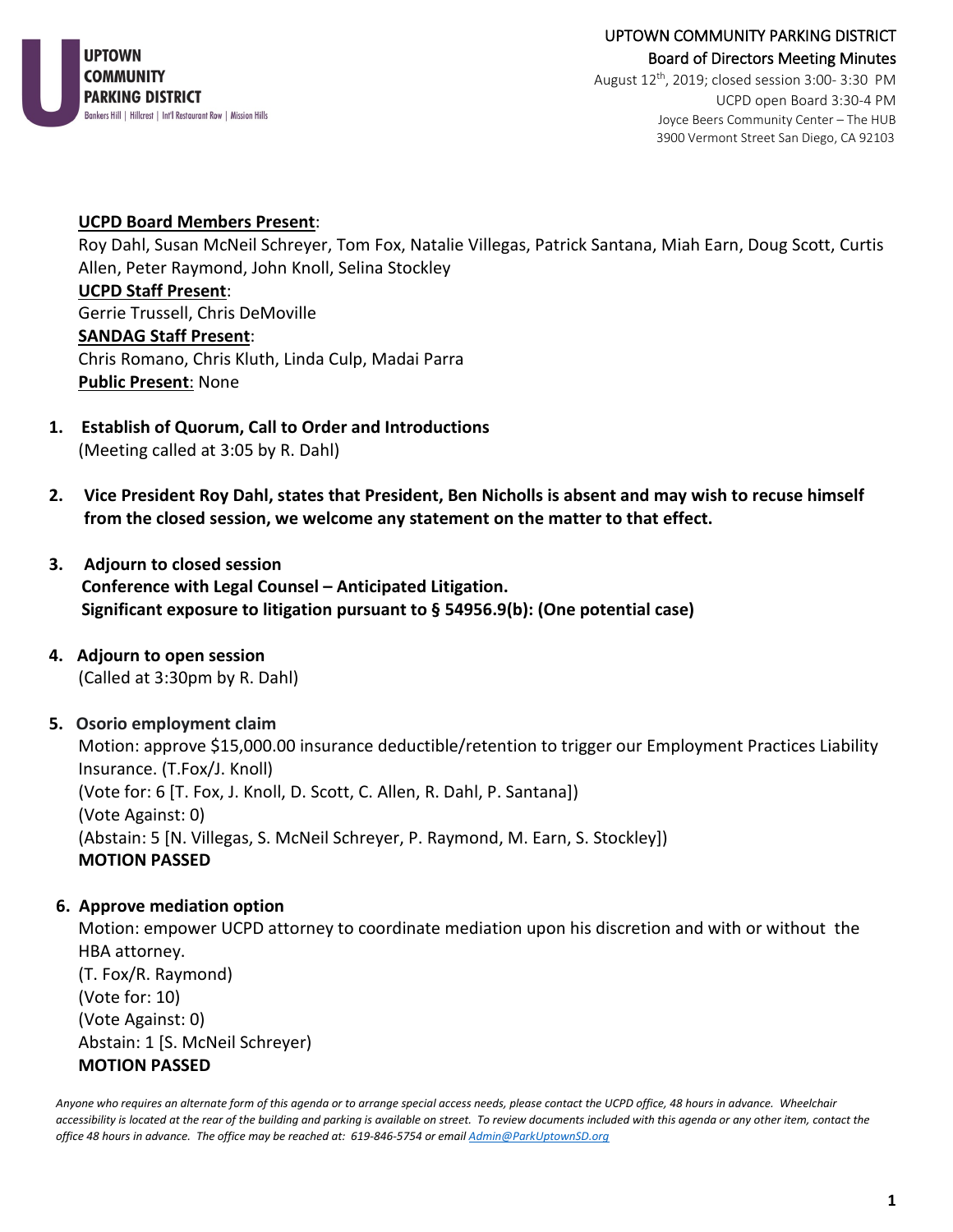

August  $12^{th}$ , 2019; closed session 3:00-3:30 PM UCPD open Board 3:30-4 PM Joyce Beers Community Center – The HUB 3900 Vermont Street San Diego, CA 92103

- **7. Non-Agenda public comment** NONE
- **8. President's Report** NONE

# **9. Consent Agenda, items A, B & C**

Motion: approve the June, and July 2019 Minutes and June 2019 Financials, on consent. (P. Santana/M. Earn) **MOTION PASSED** (Unanimous)

**10. Linda Saltzman, Resignation Hillcrest Business Seat** Motion: accept the resignation of Linda Saltzman (D. Scott/P. Santana) **MOTION PASSED** (Unanimous)

# **11. Approve \$4000.00, UCPD Audit, Sonnenberg CPA**

Motion: approve \$4,000.00 for annual audit by Sonnenberg CPA (N. Villegas/M. Earn) **MOTION PASSED** (Unanimous)

# **12. SANDAG Bike lane Presentation/Update**

C. Romano presents an update on the 4th and 5th Avenue bike lane plans. He includes the parking loss mitigation plan, as well as information on the specific pedestrian safety features that will be included. C. Kluth presents on the W. Washington portion of the Uptown bikeways and includes information regarding a new retaining wall that will add parking spaces, as well as upcoming intersection features.

# **13. Request SANDAG mitigate parking**

Motion: staff to explore converting discontinued bus stop on the 3700 block of 5th Ave and antiquated taxi stand to parking (N. Villegas/M. Earn) **MOTION PASSED** (Unanimous)

### **14. Committee Project Updates**

Tabled due to time constraints

# **Adjourn**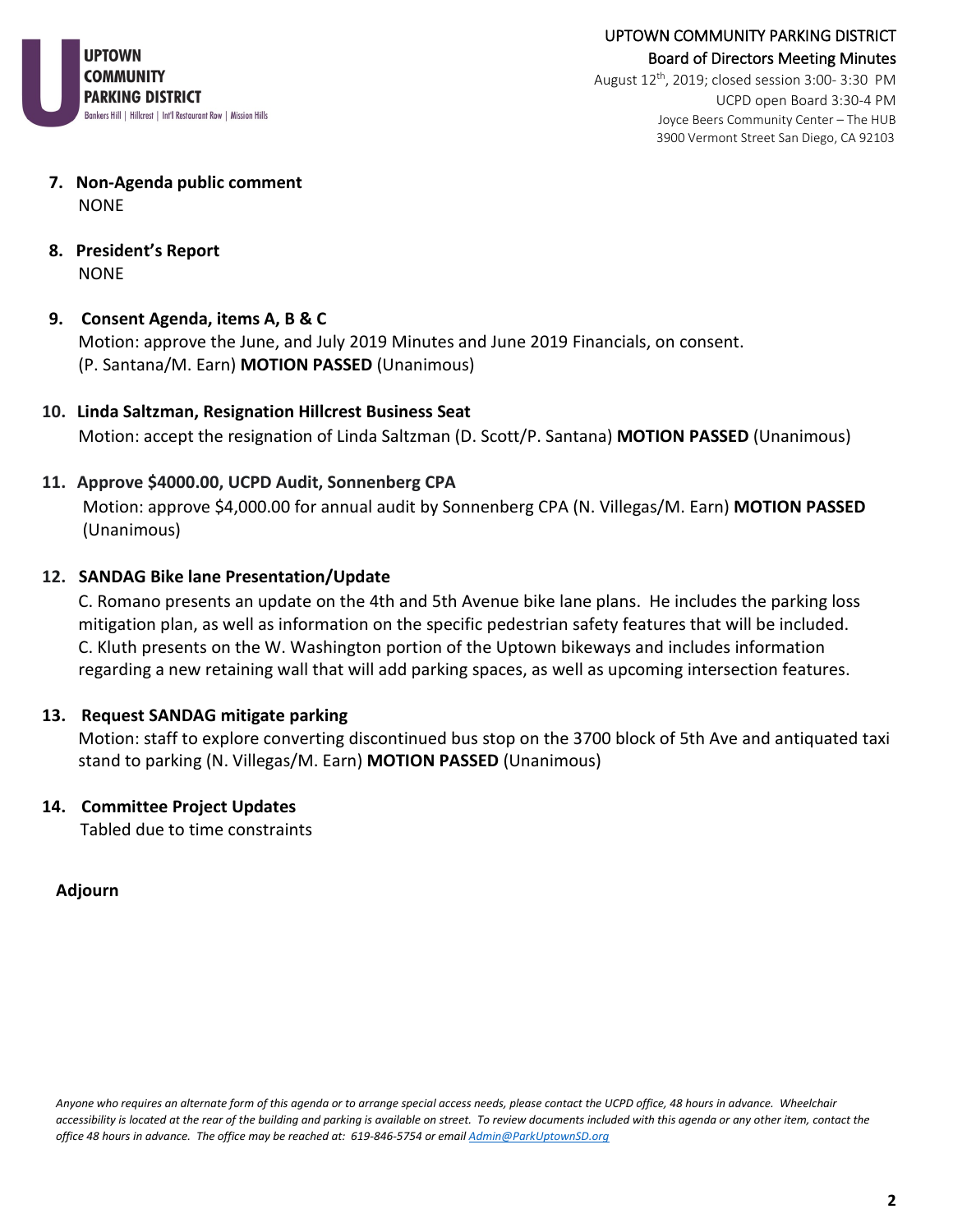

Joyce Beers Community Center – The HUB 3900 Vermont Street San Diego, CA 92103

# **1. Establishment of Quorum, Call to Order and Introductions**

Board Members Present: Ben Nicholls, Roy Dahl, Susan McNeil Schreyer, Tom Fox, Natalie Villegas, Paul Smith, Patrick Santana, Doug Scott, John Knoll, Curtis Allen, Peter Raymond City of San Diego Staff Present: Ty Burch Parking District Staff Present: Gerrie Trussell, Chris DeMoville

# **2. Non-Agenda public comment**

T. Fox mentions he and D. Scott will be running for re-election in October Ty Burch gives an update regarding the City's scooter stencil locations (*delivered following Item 10*)**.** 

**3. President's report**

None

# **4. Approval of August 2019 Minutes**

Motion: approve August 2019 Board of Director Meeting Minutes (N. Villegas/P. Santana) (Unanimous)

### **5. Financial review July 2019**

Motion: approve July 2019 Financials with stated correction on page 7 of 12, where staff transposed the corrected line items and amounts: 6030 Communications/Marketing 60K, 6380 Community input/workshops/surveys 3K (S. McNeil Schreyer/P. Smith) (Unanimous)

# **T. Burch arrives**

### **P. Raymond arrives**

# **6. Board Resolution, DMV lease signer authorization**

G. Trussell notes that the DMV would like her to be listed as the authorized signer. Motion: authorize G. Trussell to sign DMV lease (R. Dahl/N. Villegas) (Unanimous)

### **7. UCPD Elections**

G. Trussell notes that an election ad has been run in the Uptown News. Motion: approve the \$300.00 for UCPD Elections Advertisement (P. Santana/C. Allen) (Unanimous)

# **8. Bylaw clarification**

R. Dahl clarifies the discussion the Executive Committee had regarding the bylaws, and the description of duties between the board president, vice president and the board of directors. Roy Dahl confirmed the authorization to act on behalf of the UCPD as it pertains to anticipated litigation and mediation.

# **9. Executive Director Report**

G. Trussell shares the budget and narrative for FY2020, states City contact and purchase orders approved.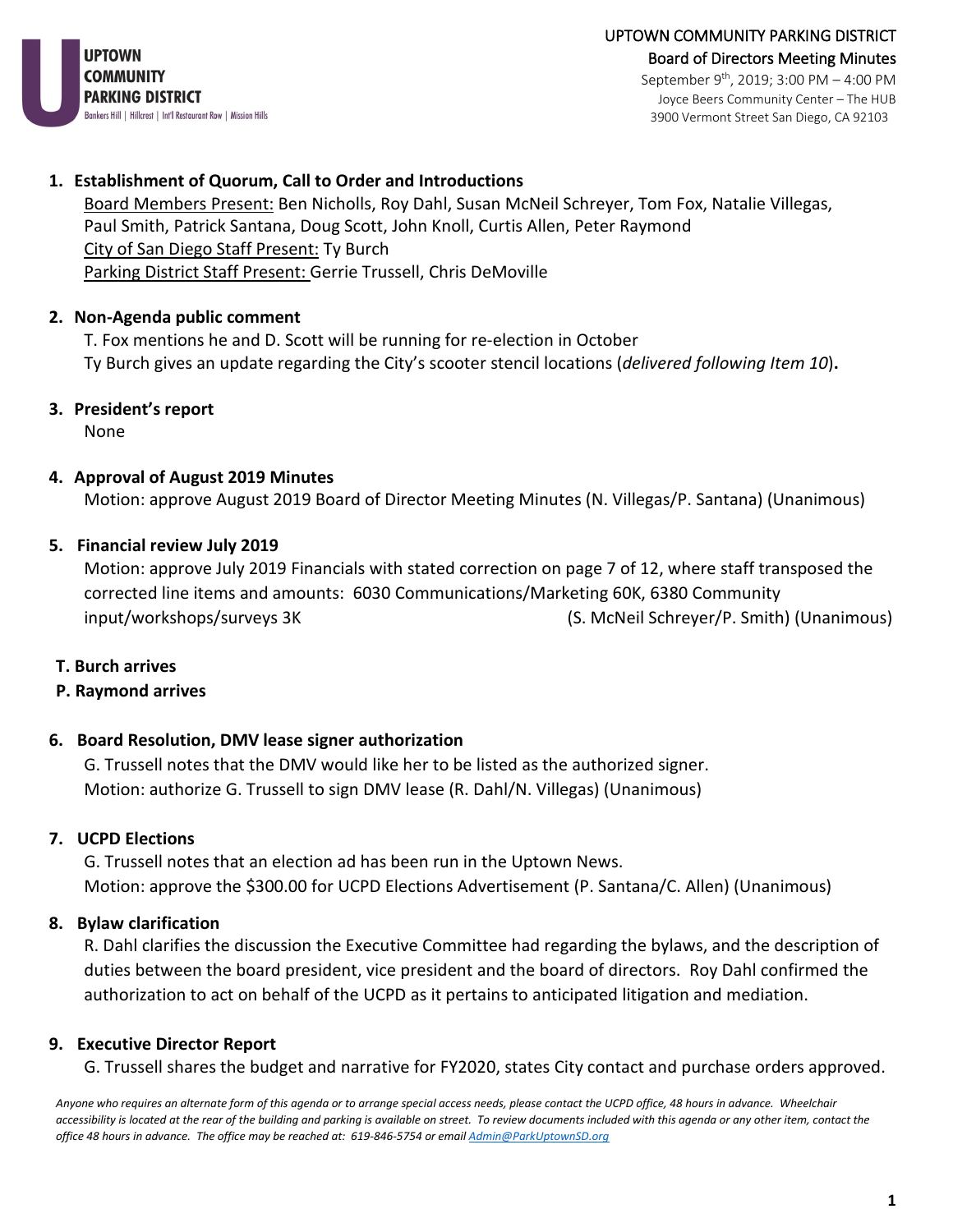

#### **10. Committee Project Updates**

#### **Bankers Hill**

C. DeMoville notes he has gone through the bikeway plans and created a version for board review focused on the urban design and organized geographically. The file can be requested by email: [chris@parkuptownsd.org](mailto:chris@parkuptownsd.org)

#### **Hillcrest**

G. Trussell reports on the removal of several parking signs in Hillcrest. These signs were replacements for older parking district signs. She also notes progress on the Hillcrest kiosk.

### **International Restaurant Row**

G. Trussell notes the final wayfinding sign has been installed.

#### **Mission Hills**

S. McNeil Schreyer is still waiting for parking "t" s and red curb reduction on Reynard Way. She notes they have been waiting for about a year.

#### **Adjourn**

Motion to Adjourn: P. Raymond/D. Scott (Unanimous)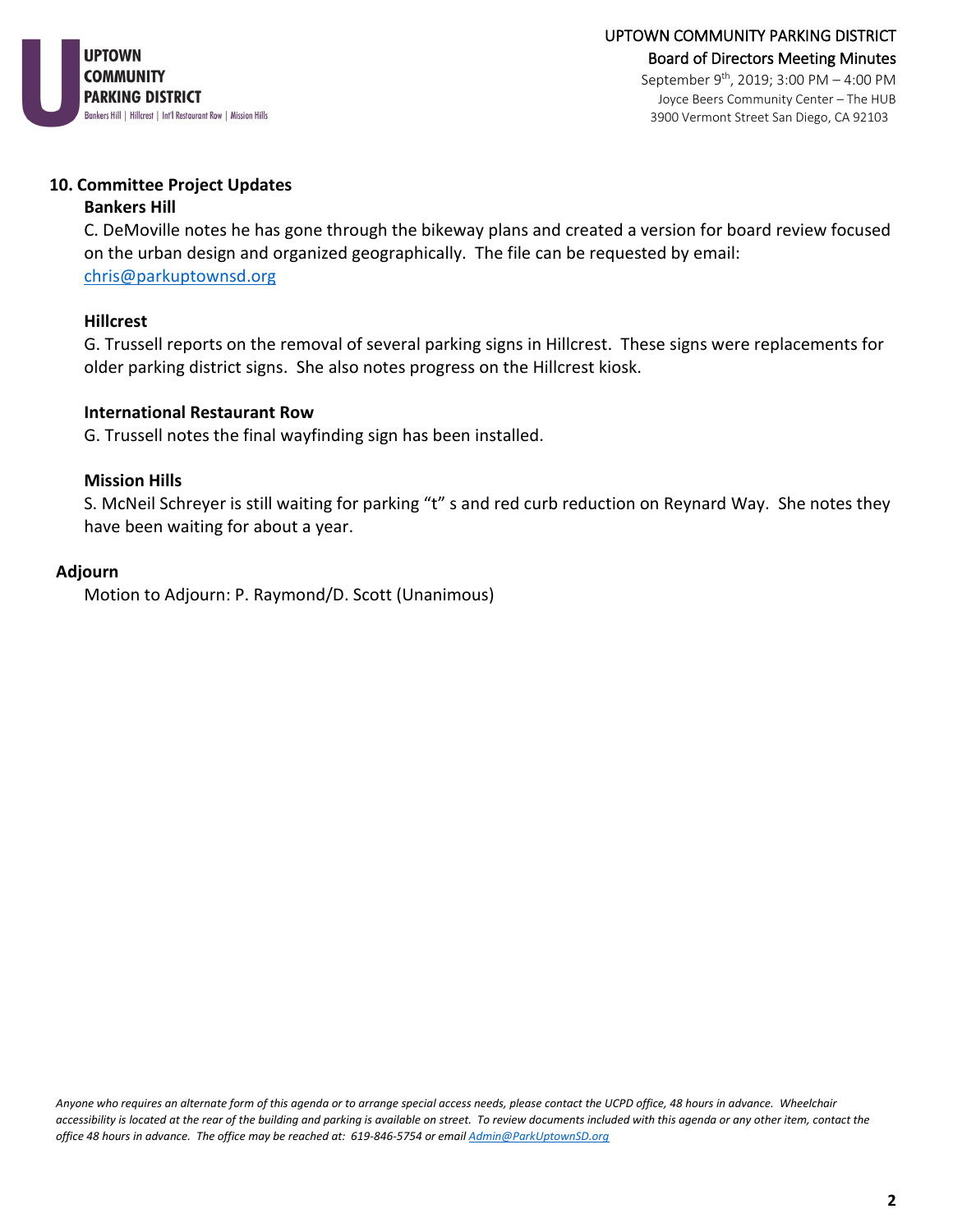

October 15th, 2019; 3:00 PM – 4:00 PM Joyce Beers Community Center – The HUB 3900 Vermont Street San Diego, CA 92103

# **Establishment of quorum, Nicholls called meeting to order at 3 pm and invited introductions**

Board Members Present: Ben Nicholls, Roy Dahl, Tom Fox, Natalie Villegas, Paul Smith, Patrick Santana, John Knoll, Peter Raymond, Miah Earn Board Members Excused: Doug Scott, Curtis Allen, Susan McNeil Schreyer, Selina Stockley, City of San Diego Staff Present: Tanner French, Ty Burch Parking District Staff Present: Gerrie Trussell Guests: Chris Shaw, Blake Anderson

# **Non-Agenda public comment**

Ty Burch gives an update regarding the City's homeless issue**.**  Raymond requested additional crosswalks in Bankers Hill on 4<sup>th</sup> / 5<sup>th</sup> and Hawthorn. Fox requested a review of Bankers Hill meter rates, it will be a BHNPC agenda item. Tanner French reported the CIP in IRR on Winder and India will begin soon.

# **President's report**

Ben Nicholls recused himself from any anticipated legal discussion, meetings and votes as he will be representing the HBA. Roy Dahl, Vice President will assume the UCPD role in legal activities.

# **Approval of September 2019 Minutes**

 *Motion: approve September 2019 Board of Director Meeting Minutes (Fox/Santana) (Unanimous)*

# **Financial review August 2019**

*Motion: approve financials and close bank account ending in 2921. (Nicholls/Santana) (Unanimous)*

**DMV Lease \$11,175.00 for FY 20** was discussed**.** The rate initially requested by the State was increased from \$250. monthly to \$1500. The rate was renegotiated to reflect a monthly lease rate of \$845.00 and will have a nominal increase for the next five years. Nicholls expressed the need to ensure our State representatives are aware of the DMV rate significance and UCPD interests.

*Motion: approve DMV lease payment of \$11,175.00 (Earn/Dahl) (Unanimous)*

**Bankers Hill requested \$20K for Pedestrian Crosswalks.** The crosswalk requests were reviewed by the City and the requests were approved and will be installed at  $4<sup>th</sup>$  at Palm, 5<sup>th</sup> at Palm and 6<sup>th</sup> and Nutmeg St. *Motion: approve \$20K for crosswalks in Bankers Hill (Villegas/Earn) (Unanimous)*

**UCPD Elections continue.** Hillcrest has completed the resident and business seat elections with Bankers Hill holding both resident and business elections at the BHCG on October 21st.The elections will be ratified by vote at the November UCPD meeting with Officer elections occurring in December. Anyone interested in running for an Officer position should contact Trussell to be placed on a written ballot.

*Anyone who requires an alternate form of this agenda or to arrange special access needs, please contact the UCPD office, 48 hours in advance. Wheelchair*  accessibility is located at the rear of the building and parking is available on street. To review documents included with this agenda or any other item, contact the *office 48 hours in advance. The office may be reached at: 619-846-5754 or emai[l Admin@ParkUptownSD.org](about:blank)*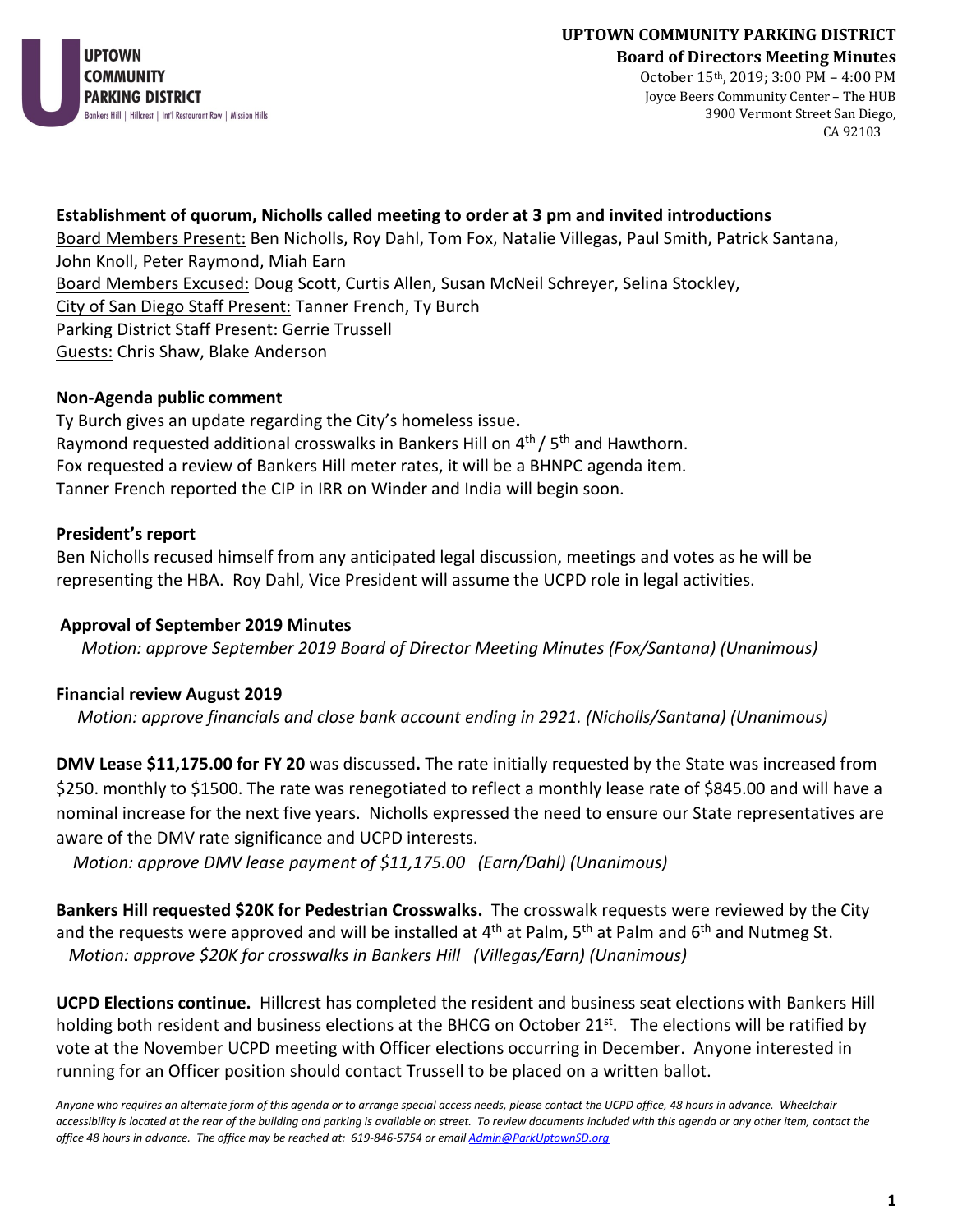

October 15th, 2019; 3:00 PM – 4:00 PM Joyce Beers Community Center – The HUB 3900 Vermont Street San Diego, CA 92103

*Continued:*

#### **Executive Director Report**

Trussell reported the City has issued deposit reimbursements for July and August FY 20. Trussell accepted Associate Director, Chris De Moville's resignation citing commute issues.

#### **Committee Project Updates**

Banker's Hill is ready to do outreach for the Walk the Walk project.

Hillcrest celebrated the Kiosk unveiling at the HBA Annual Meeting on Normal St. State Assemblyman Todd Gloria and Council Member Chris Ward assisted. The event was well attended and elections were held.

International Restaurant Row has finalized the Valet Contractor selection process and will sign a service contract. Nicholls questions if the contract was reviewed by the Executive Committee. Blue Water Valet Parked over 300 cars last month and continues to be of value to the area.

Mission Hills hosted SANDAG meetings for Washington St.

#### **Adjourn**

*Motion to Adjourn: Nicholls/Raymond (Unanimous)*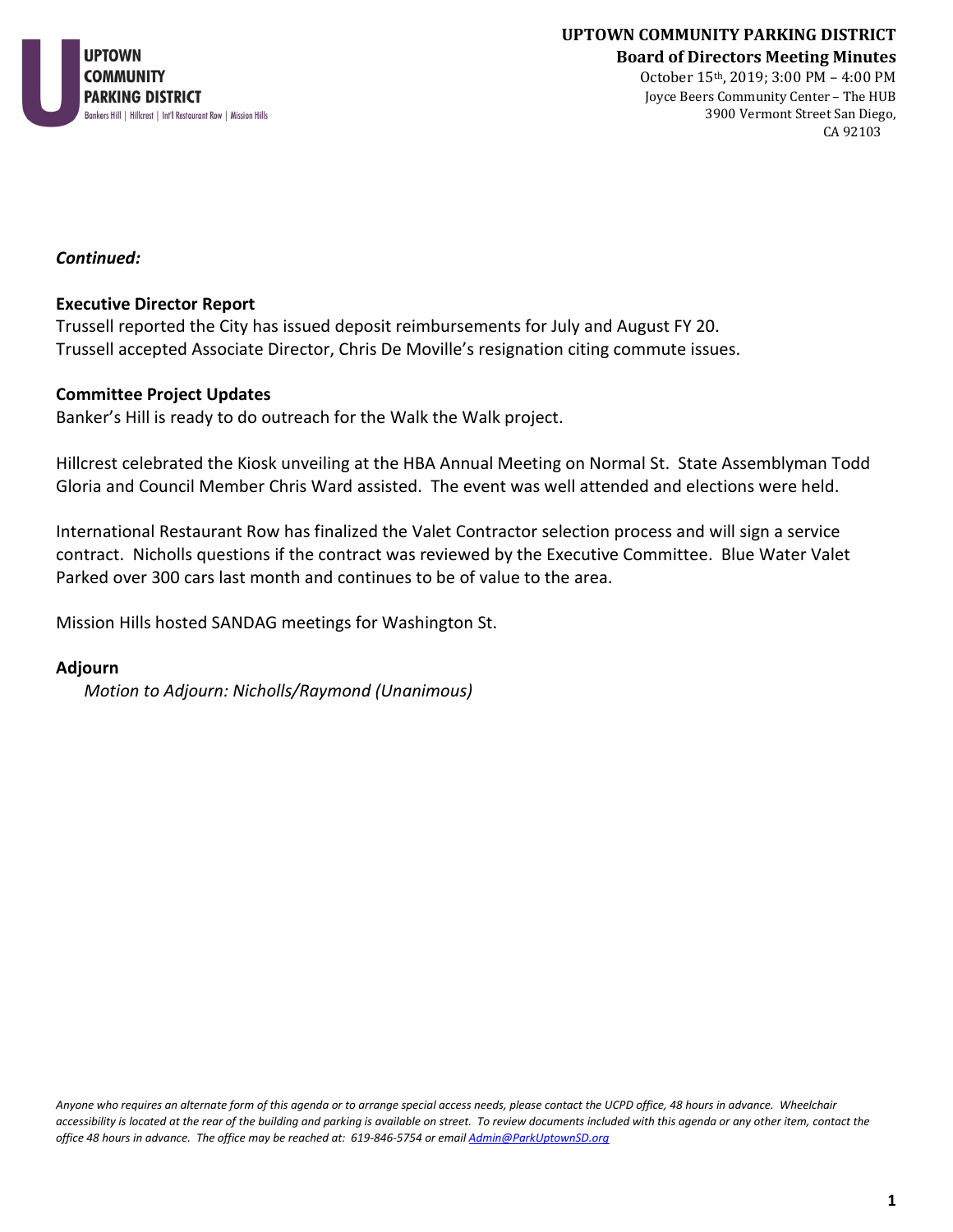

# UPTOWN COMMUNITY PARKING DISTRICT Board of Directors Meeting Minutes

November 18th, 2019; Open session 3:00- 3:30 PM UCPD Close Board 3:30-4 PM Joyce Beers Community Center – The HUB 3900 Vermont Street San Diego, CA 92103

# **Establish of Quorum, Call to Order and Introductions**

Board Members Present: Ben Nicholls, Roy Dahl, Natalie Villegas, Miah Earn, Paul Smith, Patrick Santana, Cutis Allen, Doug Scott, Tom Fox, John Knoll, Peter Raymond Board Members Excused: Susan McNeil Schreyer, Selina Stockley UCPD Staff Present: Gerrie Trussell, Chris DeMoville City of San Diego Staff Present: Ty Burch Public Present: Chris Shaw

### **Non-Agenda public comment**

Trussell shares information regarding the UCPD holiday party. The party will be held on Monday December 9th at The Merrow bar in Hillcrest.

# **President's Report**

None

*(Paul Smith Arrives 3:02pm)*

### **UCPD Elections**

There is some discussion regarding the election procedure. Scott would like the vote for each Director taken individually, and not as a slate. Information from the "Closed" session may be needed to make a confident voting decision, as it pertains to pending litigation and the parties named in the claim.

*Motion: ratify Doug Scott to a 3-year term of service, representing Bankers Hill business, from 2019 to 2022 (Allen/Villegas) (UNANIMOUS)* 

*Motion: ratify Tom Fox to a 3-year term of service, representing Bankers Hill residents, from 2019 to 2022 (Allen/Dahl) (UNANIMOUS)*

*Motion: consider the results of the Hillcrest business election as a slate, and ratify Ben Nicholls, Natalie Villegas, and Chris Shaw to a 3-year term of service, representing Hillcrest business, from 2019 to 2022 (Nicholls/Smith) Vote For:8; Vote Against: 0; Abstain:3 (C. Allen, J. Knoll, D. Scott)*

*Motion: ratify Roy Dahl to a 3-year term of service, representing Hillcrest residents, from 2019 to 2022 (Nicholls/Villegas (UNANIMOUS)* 

# **Consent Agenda, items a & b**

*Motion: approve October 2019 minutes and September 2019 financials as one item (Fox/Knoll) (UNANIMOUS)*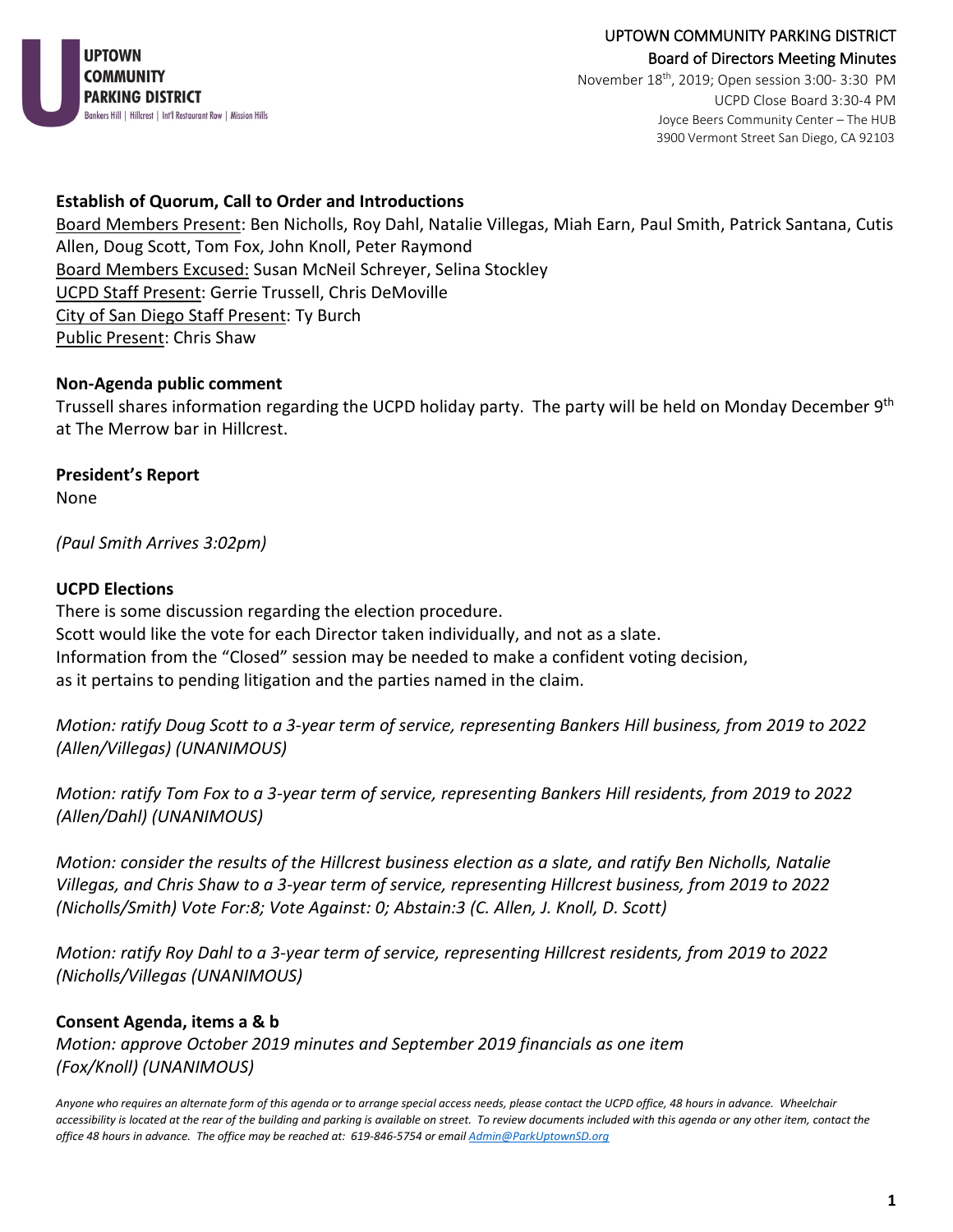

November 18th, 2019; Open session 3:00- 3:30 PM UCPD Close Board 3:30-4 PM Joyce Beers Community Center – The HUB 3900 Vermont Street San Diego, CA 92103

### **CONTINUED:**

### **Approve 2019 Audit***,* **Sonnenberg CPA**

G. Trussell referred to the mentioned whistleblower policy has already been enacted by the UCPD Board. *Motion: approve FY2019 audit and release \$4,000.00 in payment (Dahl/Villegas) (UNANIMOUS)* 

**Osorio employment claim** was discussed. Dahl notes that he will add more detail during the closed session. He mentions that the current expenses for mediation are: \$2,083.00 dollars; and lawyer fees are: \$1624.00 He also notes that this will be taken from discretionary funds.

### **Committee Project Updates**

Fox asks for an update on the bids for 4th and 5th Avenue bikeways. Staff will get that ASAP. Trussell makes some remarks on Normal Street meeting and the current funding discussions taking place G. Trussell mentions she is organizing a meeting in International Restaurant Row soon to discuss current neighborhood construction projects and developments.

*(T. Burch arrives 3:17pm)*

### **Adjourn to closed session (3:17pm)**

*Motion: adjourn to close session called by R. Dahl at 3:17pm to discuss Anticipated Litigation. Exposure to litigation pursuant to § 54956.9(b)*

*(T. Burch leaves 3:18pm)*

**Adjourn (3:53pm)** *Motion: adjournment (Nicholls/Raymond) (UNANIMOUS)*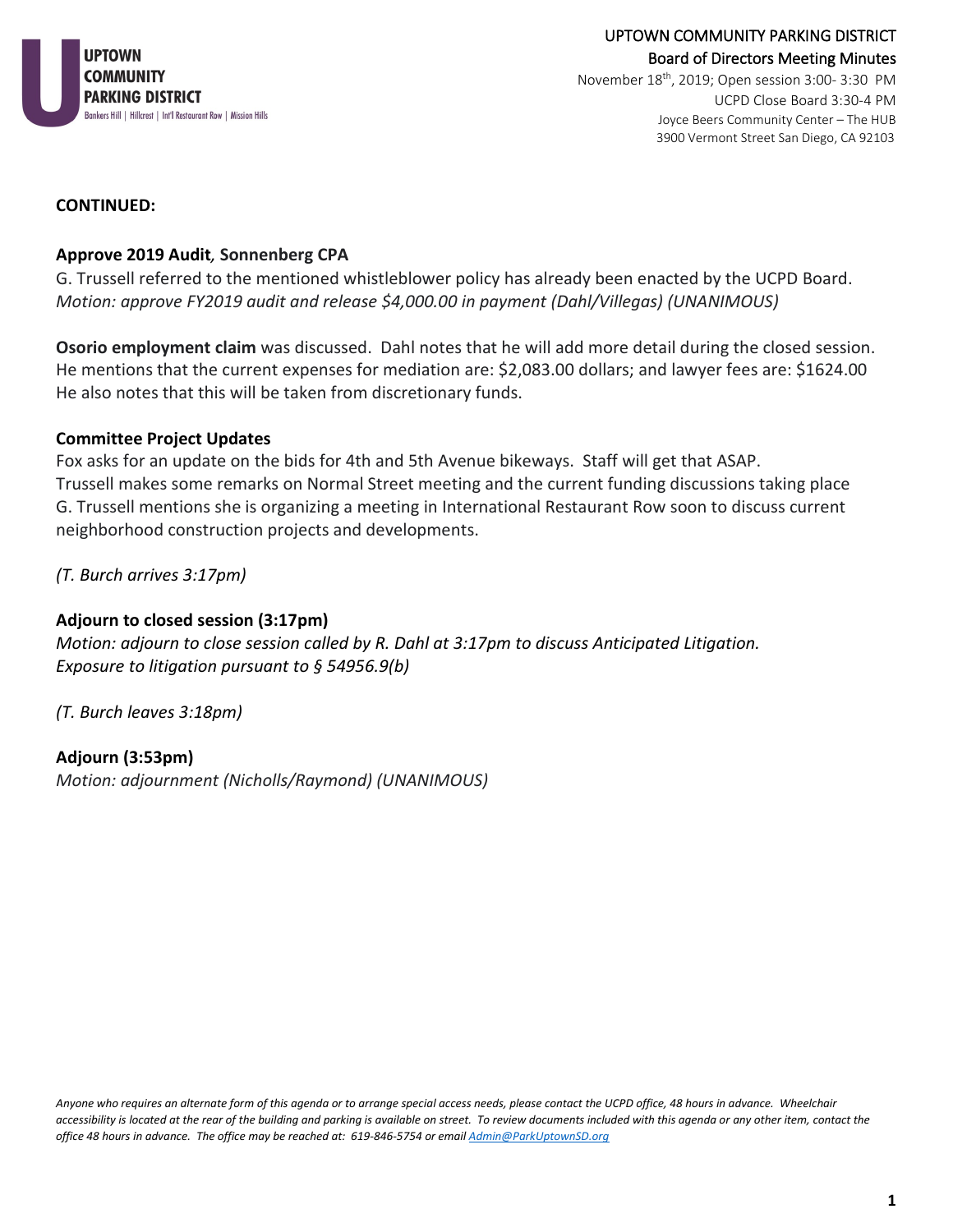UPTOWN COMMUNITY PARKING DISTRICT Board of Directors Meeting Minutes December 9th, 2019; 3:00 PM – 4:00 PM Joyce Beers Community Center – The HUB 3900 Vermont Street San Diego, CA 92103

### **Establishment of Quorum, Call to Order and Introductions** (3:03pm)

UCPD Board Members Present: Ben Nicholls, Roy Dahl, Susan McNeil Schreyer, Tom Fox, Natalie Villegas, Miah Earn, Paul Smith, Chris Shaw, Patrick Santana, Doug Scott, John Knoll, Peter Raymond, Selina Stockley UCPD Board Members Excused: Curtis Allen UCPD Staff Present: Gerrie Trussell, Chris DeMoville City of San Diego Staff Present: Ty Burch Public Present: Cecelia Moreno

#### **Non-Agenda public comment**

Raymond brings up the new charging stations being provided by SDG&E. He also mentions a new red curb in Hillcrest that could be removed along Fifth Avenue.

T. Burch shares updates from Councilmember Chris Wards office. He notes that budgets are approaching. He also notes that Council President Georgette Gomez has been re-elected.

#### **President's report**

B. Nicholls thanks the Executive Committee and fellow board members for their hard work during his 3-year term as president.

#### **Approval of November 2019 Minutes** *(action item)*

*Motion: approve November 2019 meeting minutes (Fox/Nicholls) Votes For: 13; Votes Against: 0; Abstain: 1 (S. McNeil Schreyer)*

### **Financial review October 2019 (***action item)*

*Motion: approve October 2019 financials (S. McNeil Schreyer/Dahl) (UNANIMOUS)*

#### **Approve Annual Report**

*Motion: approve FY2019 Annual Report (Earn/Dahl) (UNANIMOUS)*

### **Approve discretionary \$300 Holiday Meeting**

*Motion: approve \$300.00 in discretionary funds for Holiday Meeting (Earn/Raymond) Vote for: 13; Vote Against: 1 (S. McNeil Schreyer); Abstain: 0* 

#### **ACCESSHILLCREST website maintenance \$300.00**

*Motion: approve \$300.00 in discretionary funds for Holiday Meeting (Villegas/Earn) (UNANIMOUS)*

#### **UCPD Officer Elections**

*Motion: nominate and approve Tom Fox as board Secretary for a term of service beginning December 2019 and ending December 2020 (Scott/Earn) (UNANIMOUS)*

*Motion: nominate and approve Miah Earn as board Treasurer for a term of service beginning December 2019 and ending December 2020 (Nicholls/S. McNeil Schreyer) (UNANIMOUS)*